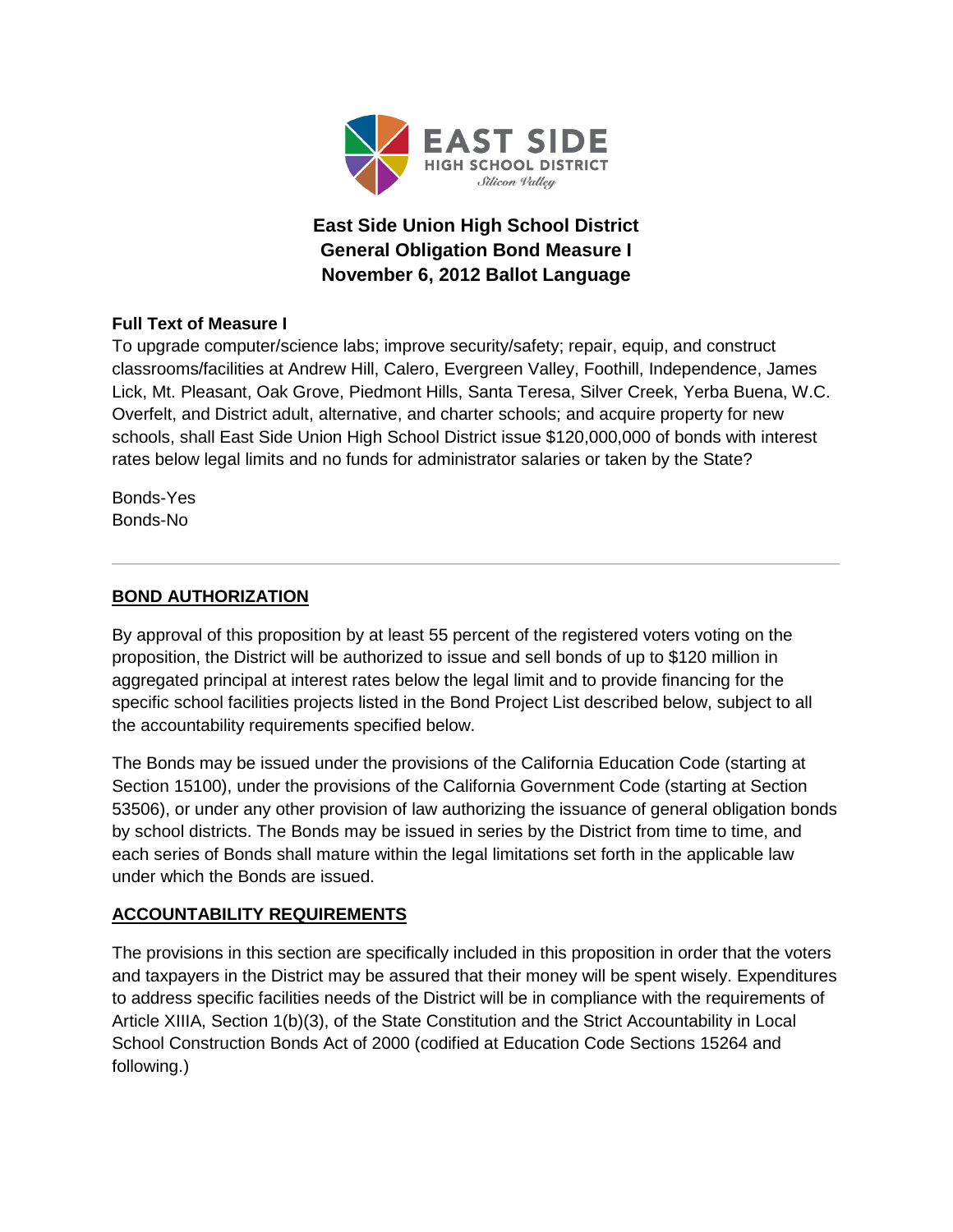**Evaluation of Needs.** The School Board has identified detailed facilities needs of the District and has determined which projects to finance from a local bond at this time. The School Board hereby certifies that it has evaluated safety, class size reduction, enrollment growth, and information technology needs in developing the Bond Project List shown below.

**Independent Citizens' Oversight Committee.** The School Board shall establish an Independent Citizens' Oversight Committee under Education Code Section 15278 and following to ensure that bond proceeds are expended only on the school facilities projects listed below. The committee will be established within 60 days of the date when the results of the election appear in the minutes of the School Board.

**Performance Audits.** The School Board shall conduct an annual, independent performance audit to ensure that the bond proceeds have been expended only on the school facilities projects listed below.

**Financial Audits.** The School Board shall conduct an annual, independent financial audit of the bond proceeds until all of those proceeds have been spent for the school facilities projects listed below.

### **FURTHER SPECIFICATIONS**

**No Administrator Salaries.** Proceeds from the sale of bonds authorized by this measure shall be used only for the construction, reconstruction and/or rehabilitation of school facilities including the furnishing and equipping of school facilities or acquisition or lease of real property for school facilities and not for any other purpose, including teacher and administrator salaries and other school operating expenses.

### **BOND PROJECT LIST**

**Projects Subject to Available Funding.** The following list of projects is subject to the availability of adequate funding to the District. Approval of the bond measure does not guarantee that the proposed projects in the District that are the subject of bonds under the measure will be funded beyond the local revenues generated by the bond measure. The District's proposal for the projects may assume the receipt of matching state funds, which could be subject to appropriation by the Legislature or approval of a statewide bond measure.

**Scope of Projects.** Bond proceeds will be expended to modernize, replace, renovate, construct, acquire, equip, furnish, rebuild and otherwise improve educational and support facilities within the District. Projects which are described below include all related and incidental costs, including their share of the costs of the election and bond issuance and costs of design, engineering, architect and other professional services, inspections, site preparation, utilities, landscaping, construction management and other planning, legal, accounting and similar costs, independent annual financial and performance audits, a customary construction contingency, and other costs incidental to and necessary for completion of the listed projects.

Bond proceeds may also be expended to acquire real property (or any interest in real property) for future educational and support facilities and to acquire and install furniture, fixtures and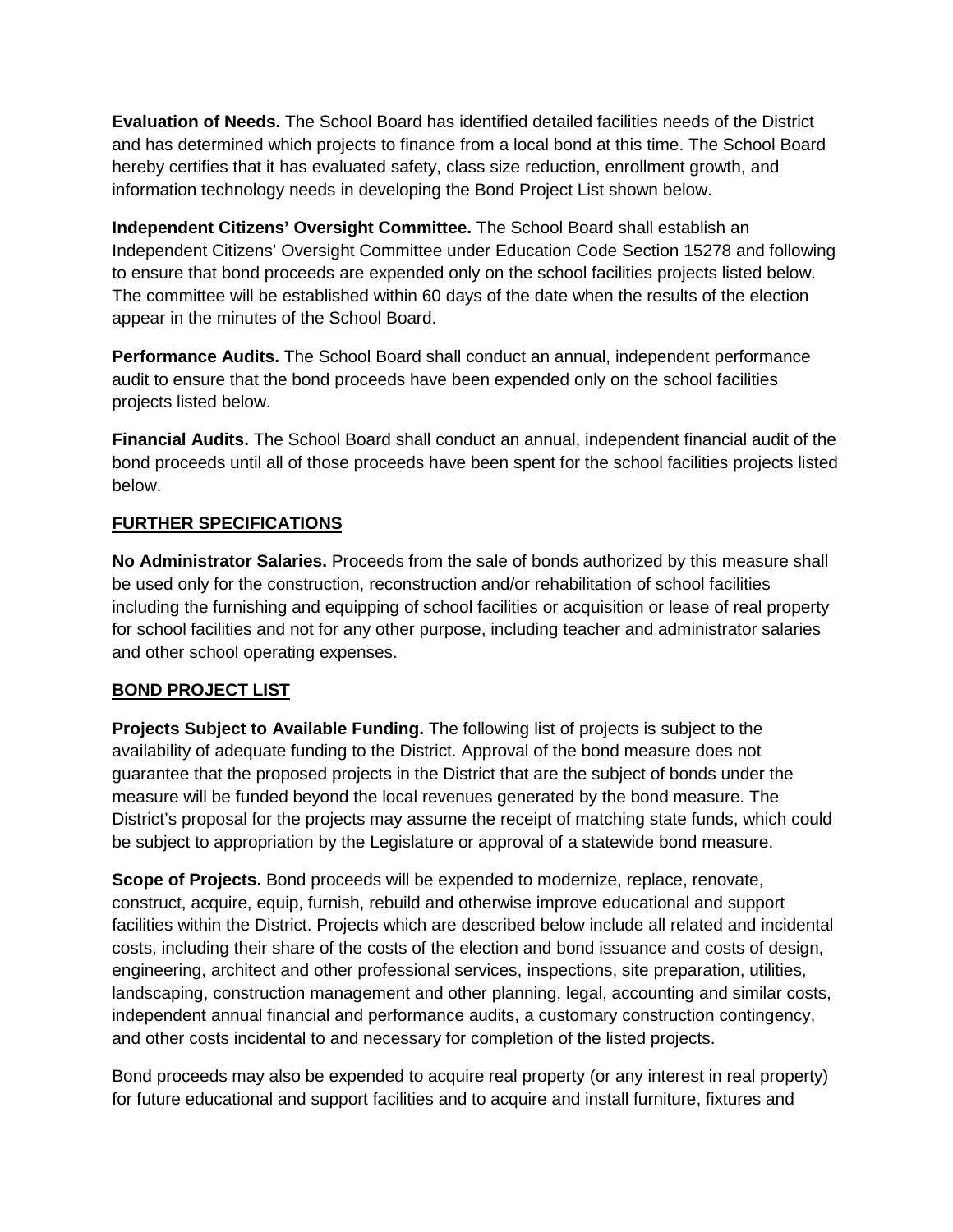equipment at any classrooms and other educational facilities within the District. The District may alter the scope and nature of any of the specific projects which are described below as required by conditions that arise during the course of design and construction.

Whenever specific items are included in the following list, they are presented to provide examples and are not intended to limit the generality of the broader description of authorized projects. The order in which particular projects are listed is not intended to indicate priority for funding or completion.

# **BOND PROJECT LIST**

Bond proceeds will be expended to modernize, replace, renovate, construct, acquire, equip, furnish and otherwise improve the facilities of the District located at the following locations:

- o Andrew Hill High Built in 1956
- o Evergreen Valley High Built in 2001
- o Overfelt Adult Center Built in 1986
- o Piedmont Hills High Built in 1965
- o Foothill High Built in 1972
- o Independence High Built in 1976
- o Independence Adult Center Built in 1988
- o Santa Teresa High Built in 1974
- o Silver Creek High Built in 1969
- o Yerba Buena High Built in 1971
- $\circ$  James Lick High Built in 1950
- o Mt. Pleasant High Built in 1965
- o Oak Grove High Built in 1967
- o W.C. Overfelt High Built in 1962
- o Calero High
- o Alternative Education Centers

Such projects shall include, but shall not be limited to:

 $\circ$  Improve energy efficiency in the District including, but not limited to replacing and upgrading heating, ventilation, and air conditioning (HVAC) systems with energy efficient systems.